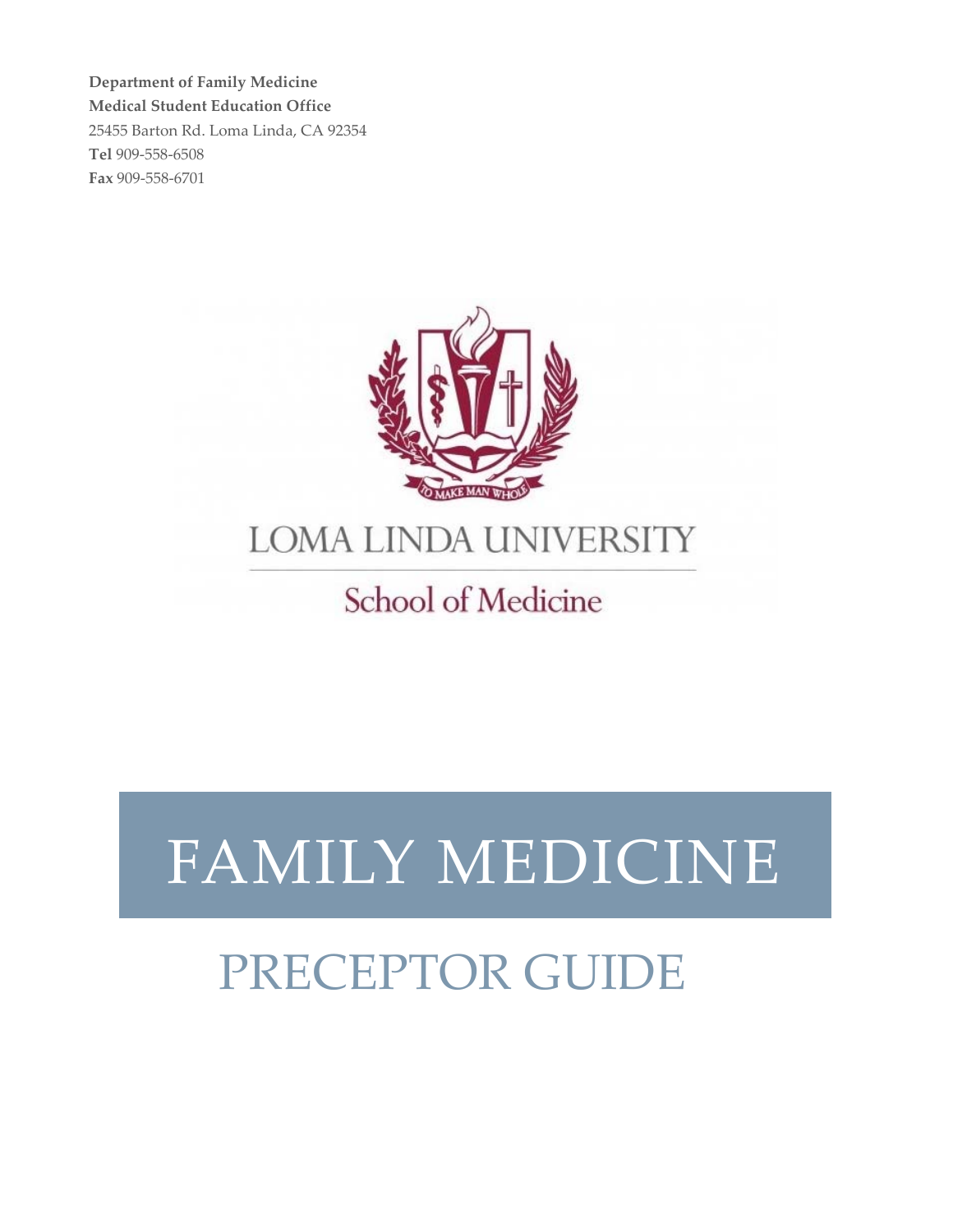## TABLE OF CONTENTS

### Contents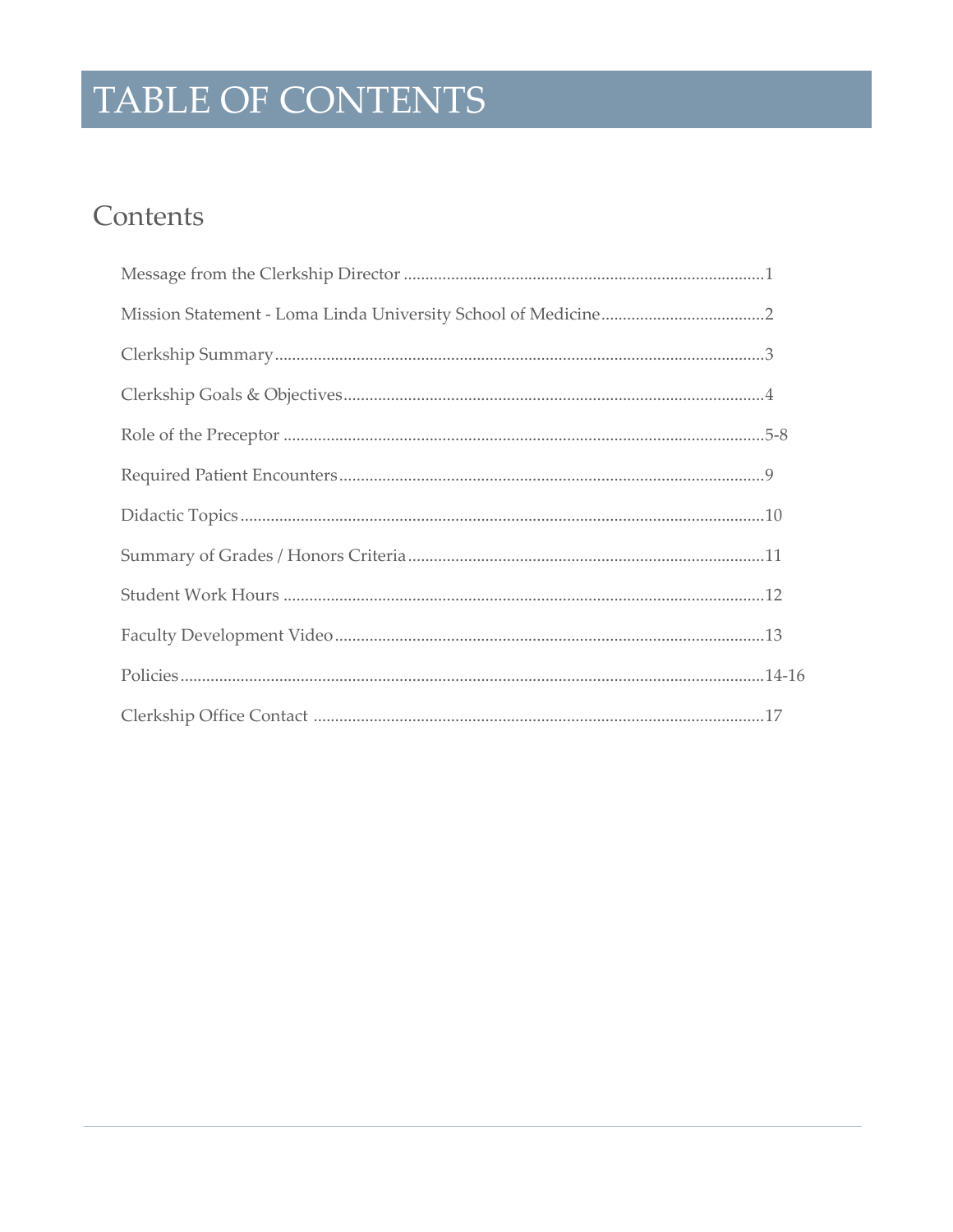### MESSAGE FROM THE DIRECTOR:

Thank you for your dedication to medical student education.

Your time spent with a  $3<sup>rd</sup>$  year student can be the first encounter that the student has ever had with a Family Medicine provider and will be an introduction to the field.

Your time and commitment to education is greatly appreciated and your role in preparing future physicians is vital to our educational mission.

This preceptor guide will function as a communication tool between the clerkship office and the preceptor. In this guide, you will find the clerkship goals and objectives, grading criteria and breakdown, required patient encounters, as well as evaluation processes and tools.

May God bless you and reward your efforts,



Wessam Labib, M.D., MPH Director of Medical Student Education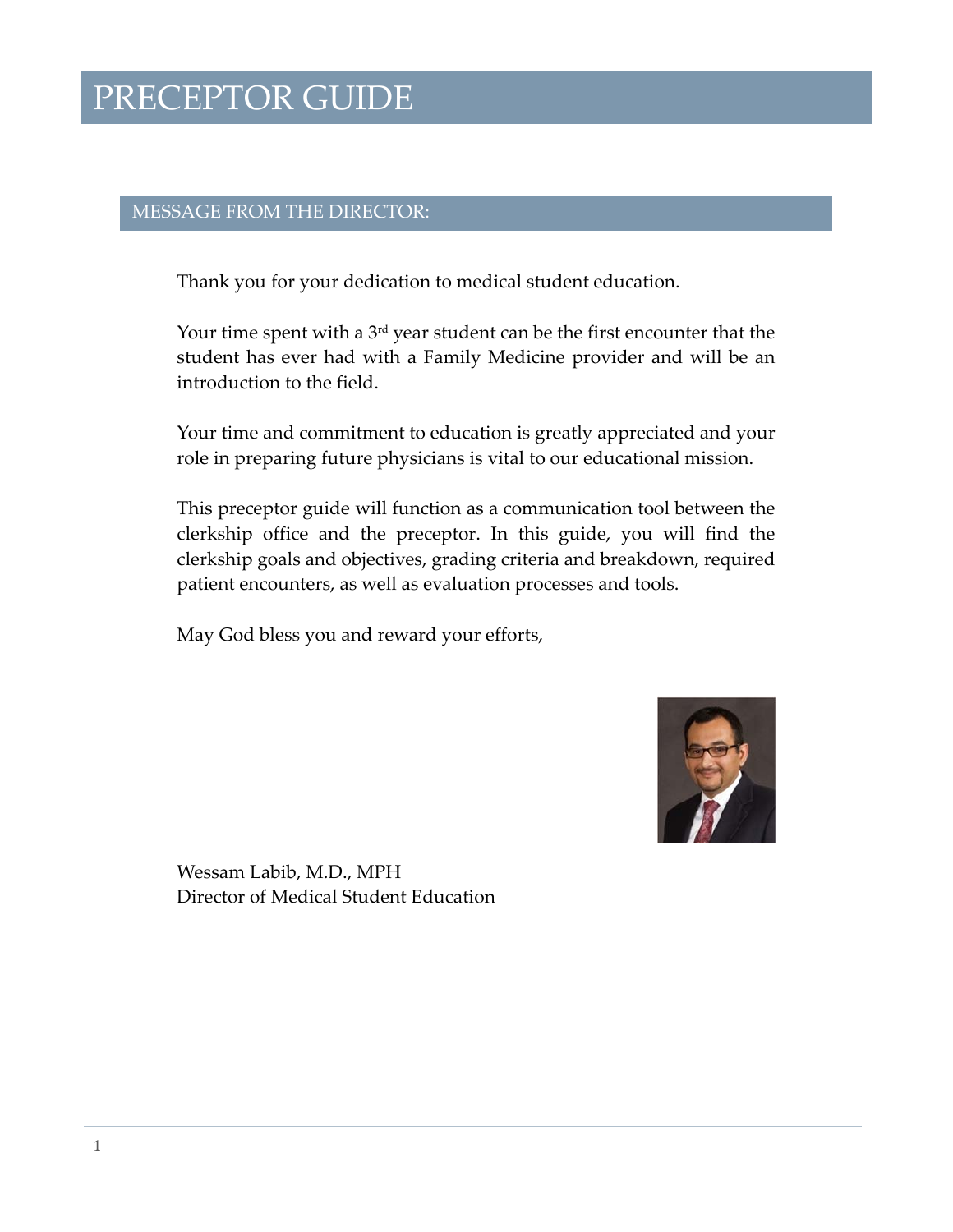## *Loma Linda University School of Medicine Mission Statement*

## *Our Mission*

To continue the healing and teaching ministry of Jesus Christ, "To Make Man Whole."\*

## *Preparing the Physician*

Our purpose is the formation of Christian physicians, providing whole-person care to individuals, families and communities. Fulfilling this responsibility requires:

### *Education*

Creating an environment in which medical students, graduate students and residents will acquire the knowledge, skills, values and attitudes appropriate to Christian health professionals and scholars.

### *Research*

Cultivating an atmosphere of inquiry and discovering new routes to wholeness through basic and clinical research.

### *Service*

Providing timely access to cost-effective, comprehensive whole-person care for all patients without regard for their circumstances or status.

## *Developing the Whole Person*

The Christian view of wholeness holds that the needs of patients go beyond the healing of the body and that the development of students involves more than the training of the mind. We are dedicated to promoting physical, intellectual, social, and spiritual growth in our faculty and students, and to transforming our daily activities into personal ministries.

## *Reaching the World*

Providing whole-person care wherever the opportunity arises; participating with the world community in the provision of local medical education; providing international physicians and scientists the opportunity for professional interaction and enrichment; sharing the good news of a loving God as demonstrated by the life and teachings of Jesus Christ. These are the goals of the students, faculty and graduates of the LLU School of Medicine.

\*Luke 9:6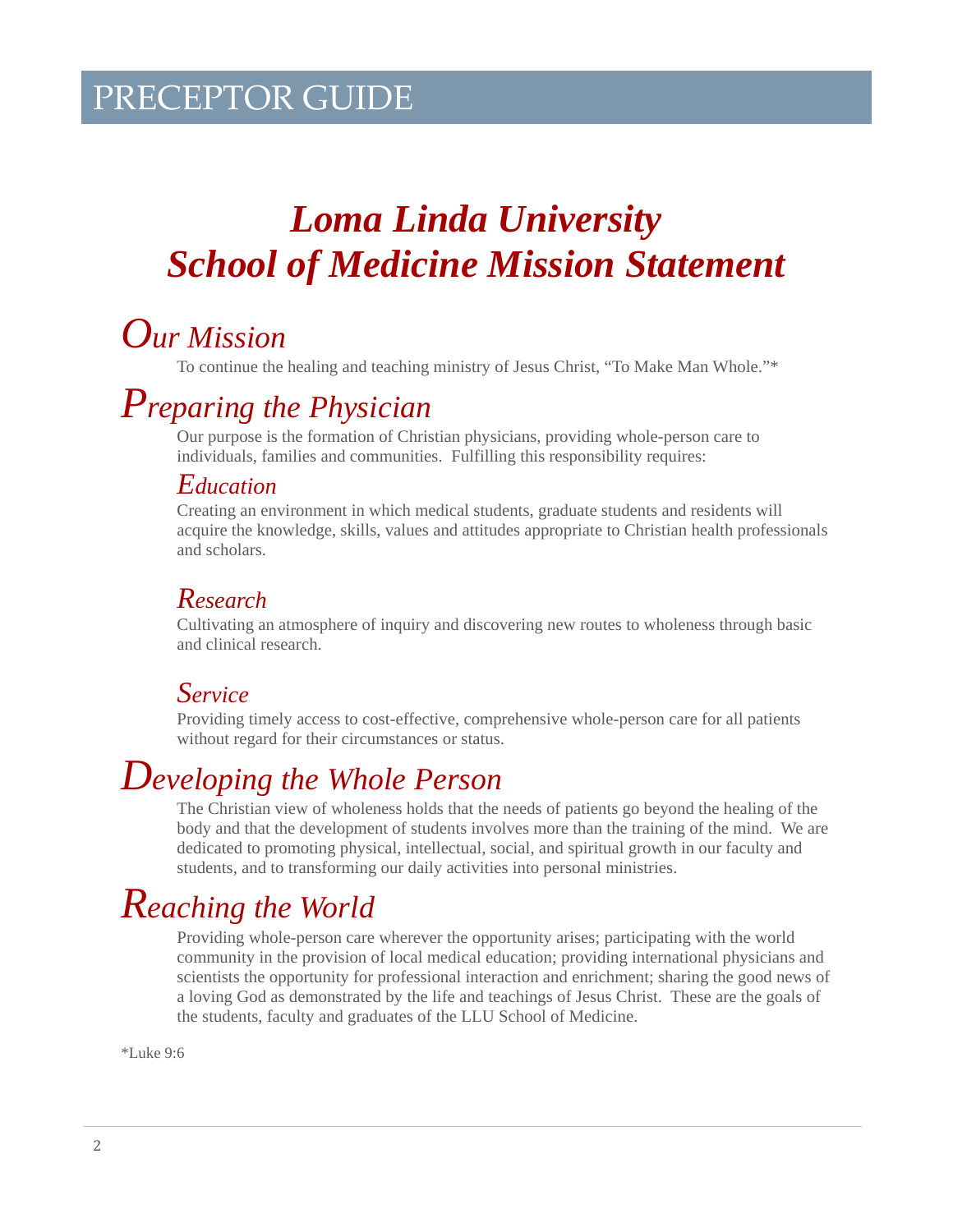### CLERKSHIP SUMMARY:

The 3<sup>rd</sup> year Family Medicine Clerkship is a required 4-week outpatient experience.

#### **Didactics:**

Three Mondays on each clerkship will be dedicated to didactics. Didactics topics are provided in this guide.

### **Clinical Education:**

Students are expected to spend at least 32 hours per week in an outpatient clinical setting. Required patient encounters during the student's clinical experience are provided in this guide.

#### **OSCE (Objective Structured Clinical Examination):**

Students are required to pass Two OSCE sessions at the end of the Family Medicine Clerkship. These sessions are focused on chronic disease management (i.e. diabetes), musculoskeletal exams, and psychosocial situations (i.e. domestic violence, discussion of goals of care, code status).

#### **NBME Family Medicine Subject Exam:**

All students are required to pass the NBME Family Medicine Subject Exam.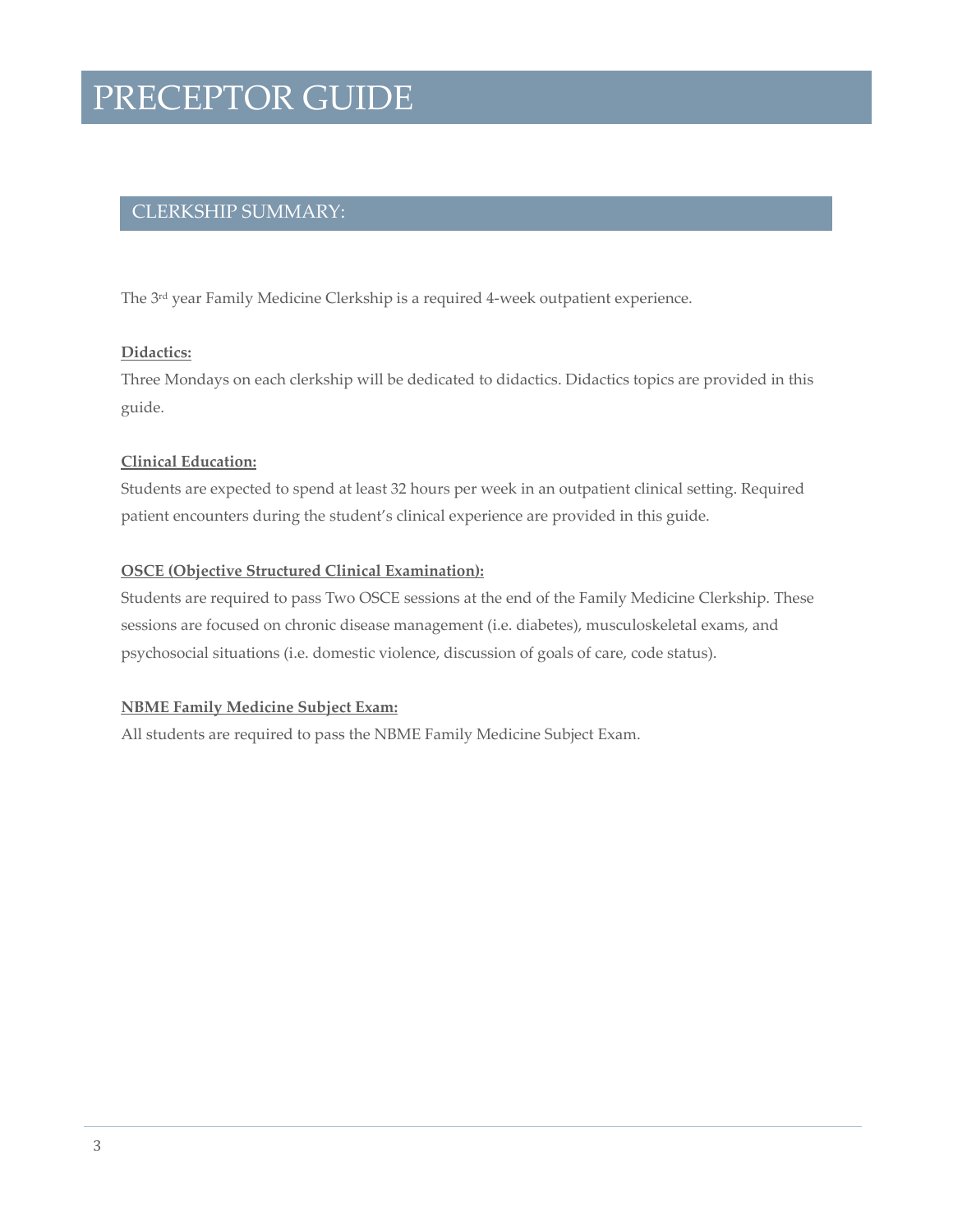### CLERKSHIP GOALS AND OBJECTIVES:

The goal of the family medicine clerkship is to teach the concepts and practice of family-centered primary health care. This will provide a useful introduction for students who will be entering Family Medicine and other primary care specialties; it will also help students entering other fields to apply these principles in their chosen specialties, and to understand the role of the family physicians they interact with.

#### **OBJECTIVES:**

By the end of the rotation the student will be able to:

- 1. Describe how six basic principles of family medicine (continuity of care, comprehensiveness, coordination of care, community, prevention, and family) are applied by practicing family physicians in their care of patients.
- 2. Assess patients with common problems like fatigue, chest pain, abdominal pain, sore throat, diabetes, hypertension, and headache in an organized manner.
- 3. Provide basic diagnosis and treatment for several specific clinical entities, including hypertension, asthma, diabetes, respiratory infections, vaginitis and common causes of musculoskeletal pain.
- 4. Recognize psychosocial problems such as depression and anxiety, and screen for substance abuse and domestic violence, in patients presenting with other problems.
- 5. Practice integrative, whole person care by assessing the strengths and stresses of patients in the context of their family, community, support systems, and spiritual life.
- 6. Identify and provide appropriate components of preventive care for children, pregnant women, and other adults.
- 7. Conduct office visits in a time‐effective manner, document them in SOAP format, and plan care in ways that reflect understanding of the principles of utilization management.
- 8. Chronic disease management using electronic medical records.
- 9. Interact with other disciplines and support staff in a productive and a professional way.
- 10. Become familiar with and learn how to deal with cultural differences.
- 11. Incorporate basic science into patient's clinic care. E.g.: microbiology and pharmacology.
- 12. Recognize socioeconomic issues and their correlation with disparities in health care such as poor healthcare access and meeting the health care needs of medically uninsured and under‐served populations.
- 13. Apply principles of ethical decision-making in the patient care environment.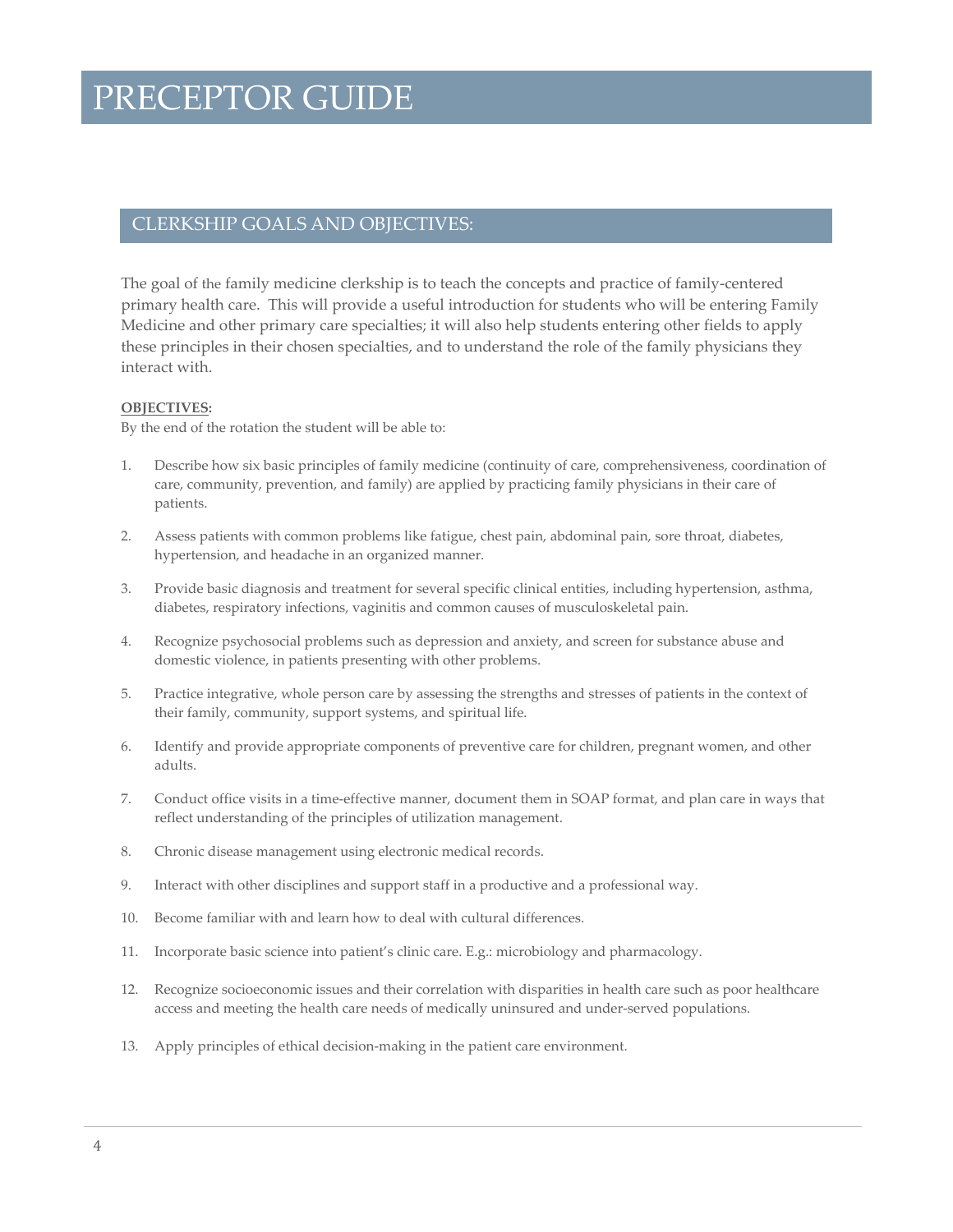### ROLE OF THE PRECEPTOR:

### **FACULTY APPOINTMENT:**

It is the responsibility of the preceptor to keep their faculty appointment with Loma Linda University current. Any questions or for new applications, please contact Suzanne Emslie at 909‐558‐6510 or email her at semslie@llu.edu.

### **SUPERVISING THE STUDENT:**

**Observation:** Preceptors are required to observe students taking full history and completing a full physical exam at least once during the clerkship, but multiple observations is preferred.

**Assessment:** Preceptors are required to assess student's clinical problem solving, level of competence, and safety. Preceptors are encouraged to delegate increasing levels of responsibility according to the assessed level of student competency.

**Volume:** It is recommended that students start with 2‐3 patients per half day in the first few days, increasing gradually to 5‐6 per half day thereafter. **Students are to write at least 2 notes per half day to be evaluated by the preceptor for feedback.** \*If students do not have immediate access to electronic medical records, please advise the students to complete a handwritten note until access is granted.\*

### *Characteristics of a successful clinical experience:*

- *Hands‐on experiences with minimal shadowing*
- *Meeting with the student at the beginning of the clerkship to set expectations*

**Procedures Supervision (see table 1):** Medical student participation in invasive and non‐invasive procedures requires direct supervision by the supervising attending physician or credentialed resident physician at all times of the procedure. Assisting in procedures may only be performed when the supervising attending physician agrees that the student has achieved the required level of competence, maturity, and responsibility to perform the procedure. Occasionally, the student may perform firstassistant duties when judged competent by the attending physician, and permission is granted by the patient.

### **MID‐ROTATION FEEBACK TO THE STUDENT:**

Loma Linda University School of Medicine requires that the preceptor MUST sit privately with the student midway through the clerkship to give feedback on student performance to date. Areas of need should be identified and then addressed in the latter half of the preceptor-ship experience. A midrotation evaluation form will be emailed to the preceptor on the ONE45 system.

### **EARLY RECOGNITION OF LEARNING OR PROFESSIONALISM CONCERNS:**

The clerkship director is committed to providing additional educational support and guidance as required for the student's successful completion of the program. The director should be notified as soon as possible if the preceptor and/or student identifies significant deficiencies or anticipates a "below expected" performance in any other areas of the evaluation.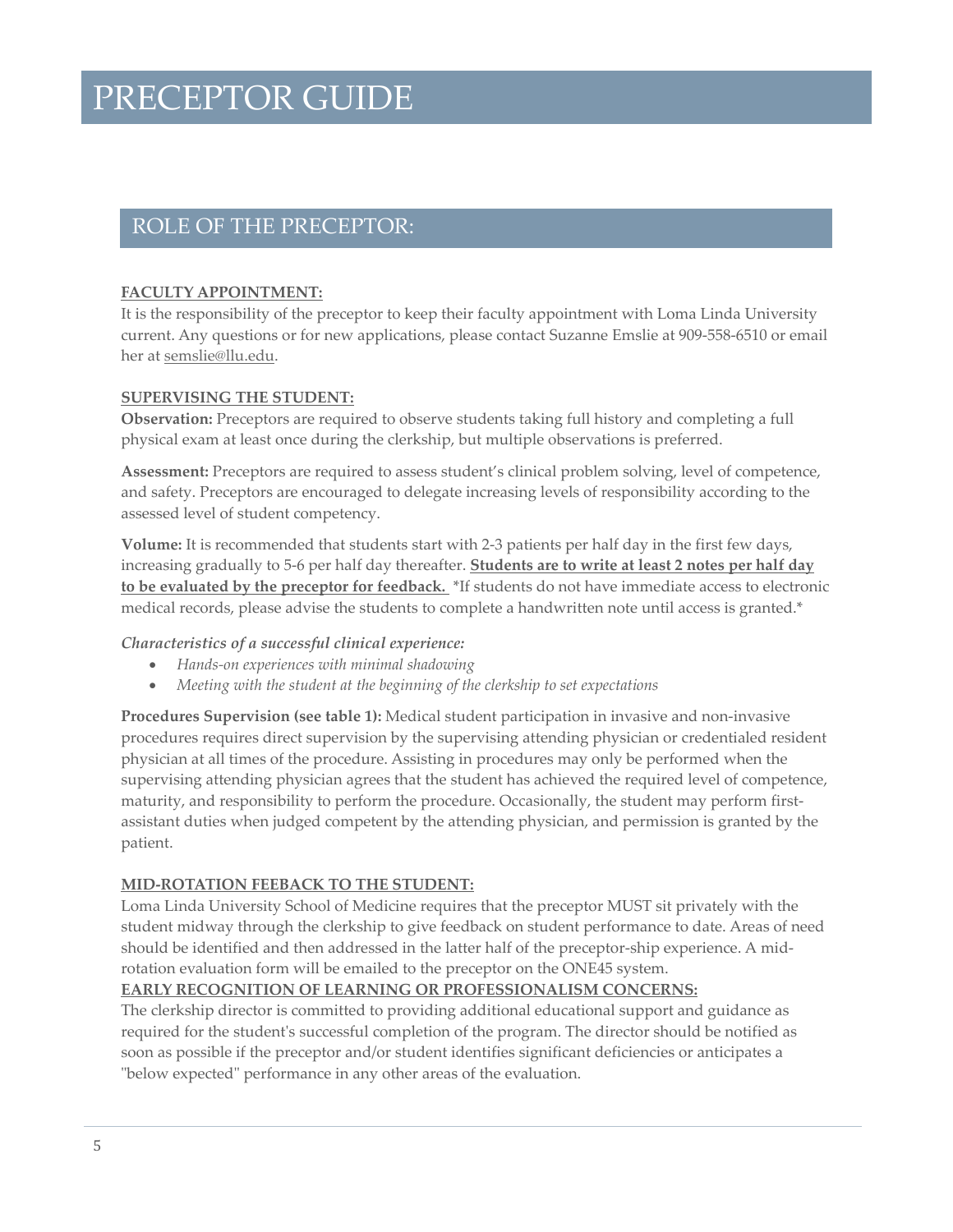### Procedures Supervised while rotation on Family Medicine Table 1: (Junior Clerkship, Sub-Internship and Urgent Care)

| Low risk                                                                   | Medium risk                                                                                                    | High risk                                              |  |
|----------------------------------------------------------------------------|----------------------------------------------------------------------------------------------------------------|--------------------------------------------------------|--|
| Venipuncture                                                               | <b>Biopsies</b>                                                                                                | <b>Endometrial Biopsy</b>                              |  |
| Supervised by a registered nurse,<br>resident physician or an<br>attending | Supervised by a resident<br>physician or an attending                                                          | Supervised by a resident<br>physician or an attending  |  |
| <b>Peripheral IV line Placement</b>                                        | <b>Casts; Placement and Removal</b>                                                                            | <b>Exercise Treadmill Test</b>                         |  |
| Supervised by a registered nurse,<br>resident physician or an<br>attending | Supervised by a resident<br>Supervised by a resident<br>physician or an attending<br>physician or an attending |                                                        |  |
| Phlebotomy                                                                 | Circumcision                                                                                                   | <b>Excisions; Subdermal</b>                            |  |
| Supervised by a registered nurse,                                          | Supervised by a senior resident                                                                                | Lesion/Wart                                            |  |
| resident physician or an                                                   | physician or an attending                                                                                      | Supervised by a resident                               |  |
| attending                                                                  |                                                                                                                | physician or an attending                              |  |
| <b>Intramuscular injection</b>                                             | Colposcopy                                                                                                     | <b>Intrauterine Devices; Insert</b>                    |  |
| Supervised by a registered nurse,                                          | Supervised by a senior resident                                                                                | Mirena, Insert Paraguard,                              |  |
| resident physician or an                                                   | physician or an attending                                                                                      | <b>Removal</b>                                         |  |
| attending                                                                  |                                                                                                                | Supervised by a resident<br>physician or an attending  |  |
| <b>Intradermal injection</b>                                               | Cryotherapy; Cervix, Skin                                                                                      | <b>Joint Injections</b>                                |  |
| Supervised by a registered nurse,                                          | Lesion/Wart                                                                                                    | Supervised by a resident                               |  |
| resident physician or an                                                   | Supervised by a resident                                                                                       | physician or an attending                              |  |
| attending                                                                  | physician or an attending                                                                                      |                                                        |  |
| <b>Wound dressing</b>                                                      | <b>Diaphragm Fitting</b>                                                                                       | Sigmoidoscopy                                          |  |
| Supervised by a registered nurse,                                          | Supervised by a senior resident                                                                                | Supervised by a resident                               |  |
| resident physician or an                                                   | physician or an attending                                                                                      | physician or an attending                              |  |
| attending                                                                  |                                                                                                                |                                                        |  |
| <b>Intramuscular injection</b>                                             | <b>Ganglion Cyst/Aspiration</b>                                                                                | <b>Vasectomy</b>                                       |  |
| Supervised by a registered nurse,<br>resident physician or an              | Supervised by a senior resident<br>physician or an attending                                                   | Supervised by a, resident<br>physician or an attending |  |
| attending                                                                  |                                                                                                                |                                                        |  |
|                                                                            |                                                                                                                |                                                        |  |
|                                                                            | <b>Minor Laceration Repair</b>                                                                                 | <b>Endotracheal Intubation</b>                         |  |
|                                                                            | Supervised by a senior resident                                                                                | Supervised by a resident                               |  |
|                                                                            | physician or an attending                                                                                      | physician or an attending                              |  |
|                                                                            | <b>Minor Manipulation (OMT)</b>                                                                                |                                                        |  |
|                                                                            | Supervised by a senior resident                                                                                |                                                        |  |
|                                                                            | physician or an attending                                                                                      |                                                        |  |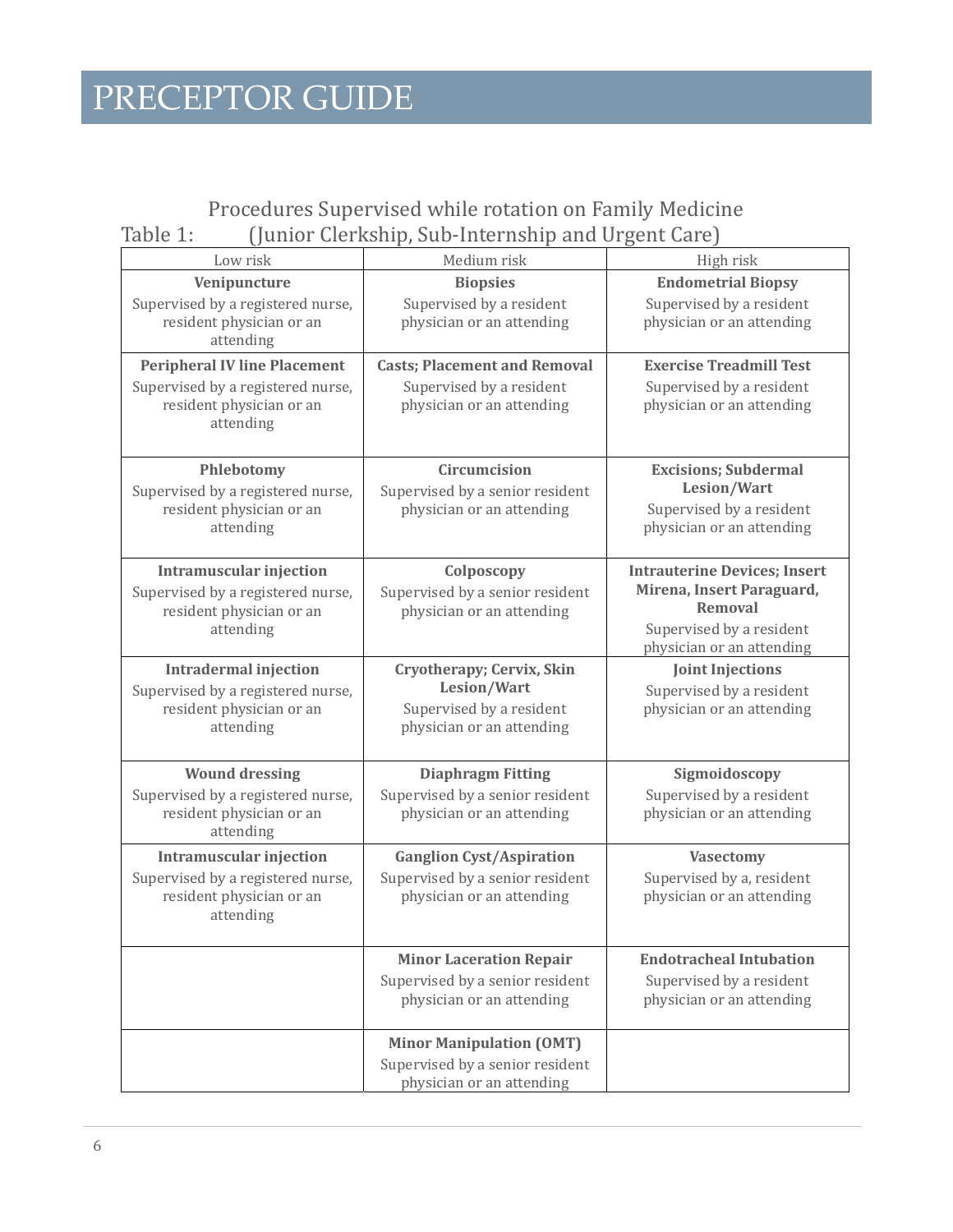| <b>NG Tube Placement</b><br>Supervised by a registered nurse,<br>resident physician or an<br>attending                         |  |
|--------------------------------------------------------------------------------------------------------------------------------|--|
| <b>Arterial Blood Sampling</b><br>Supervised by a respiratory<br>therapist, resident physician or<br>an attending              |  |
| <b>Lumbar Puncture</b><br>Supervised by a senior resident<br>physician or an attending                                         |  |
| <b>Paracentesis</b><br>Supervised by a senior resident<br>physician or an attending                                            |  |
| <b>Thoracentesis</b><br>Supervised by a senior resident<br>physician or an attending                                           |  |
| <b>Trigger Point Injection</b><br>Supervised by a resident<br>physician or an attending                                        |  |
| <b>Male or Female Bladder</b><br>Catheterization<br>Supervised by a registered nurse,<br>resident physician or an<br>attending |  |
|                                                                                                                                |  |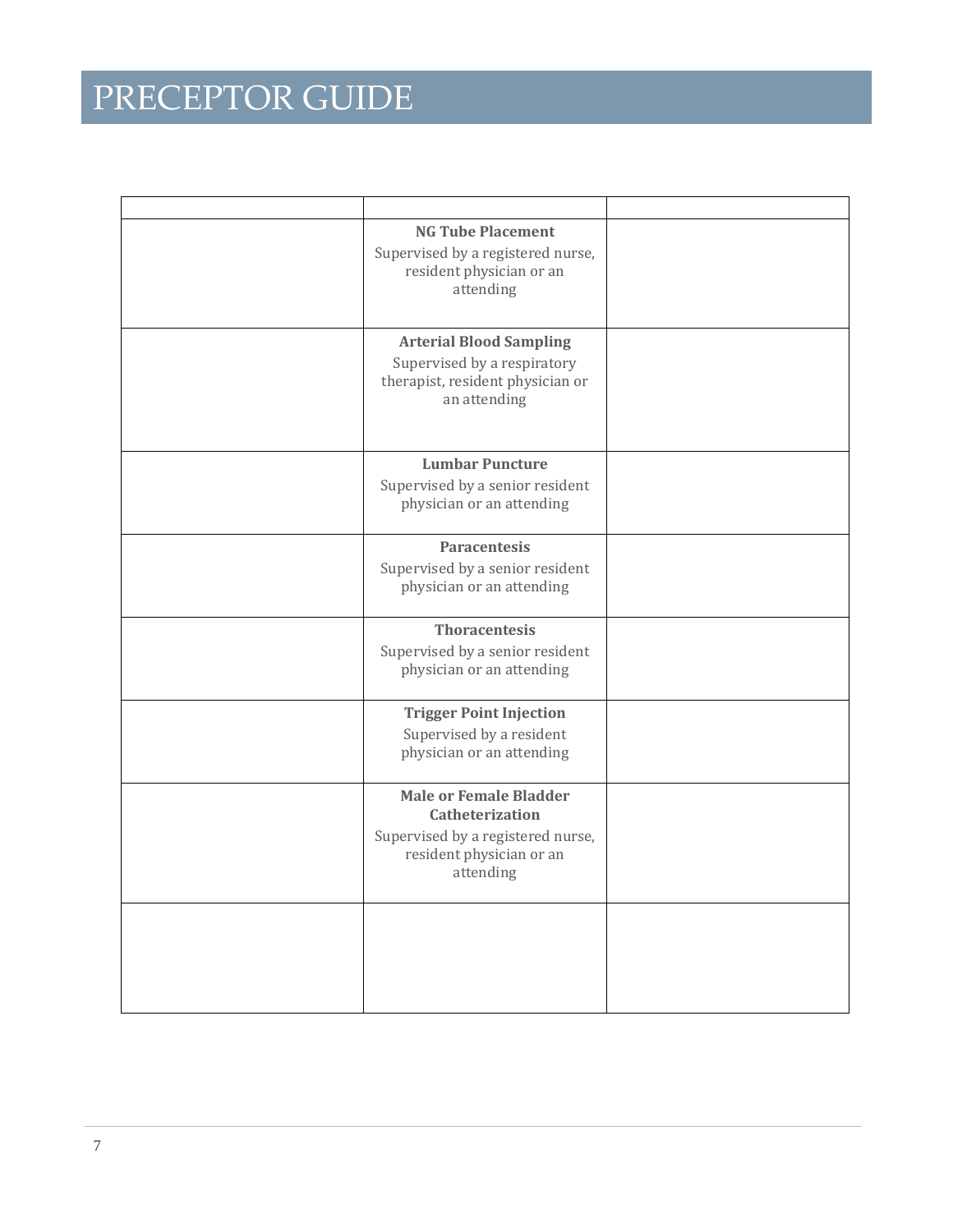### **FINAL EVALUATION:**

It is imperative that the preceptor and student meet for 15‐30 minutes to review the student's final clinical and professional performance. This session allows for a vital educational interchange between the preceptor and the student. You will receive an automated e‐mail from the ONE45 system. *All final evaluations are to be completed within ONE WEEK after the end of the clerkship to avoid unnecessary delays in releasing grades to the students.*

### *How to evaluate student performance:*

- *Marginal ‐ At the lower limits of qualification for success in the medical profession.*
- *Appropriate – Manifests the skills commensurate with their level of training.*
- *Outstanding‐ Exceptional Performance; Exceeds all expectations.*

### **Students will be evaluated on the following:**

| <b>Clinical Performance:</b>                                                                                                                                                                                                                             | Professionalism & Lifelong Learning:                                                                                                                                                                                                                                                                                                                                                                                                                                                                                                                                                                                                                                                                                                                                                                                                                                                                        |  |
|----------------------------------------------------------------------------------------------------------------------------------------------------------------------------------------------------------------------------------------------------------|-------------------------------------------------------------------------------------------------------------------------------------------------------------------------------------------------------------------------------------------------------------------------------------------------------------------------------------------------------------------------------------------------------------------------------------------------------------------------------------------------------------------------------------------------------------------------------------------------------------------------------------------------------------------------------------------------------------------------------------------------------------------------------------------------------------------------------------------------------------------------------------------------------------|--|
| History/Interview<br>$\bullet$<br>Physical Examination<br><b>Written Documentation</b><br>Oral Communication<br>Interpersonal Skills<br>DDx/Problem Solving<br>Evidence-Based Learning & Information<br>$\bullet$<br>Seeking<br><b>Whole Person Care</b> | Shows initiative for own learning<br>$\bullet$<br>Responds appropriately to feedback &<br>$\bullet$<br>authority<br>Aware of own limitations and solicits<br>$\bullet$<br>and incorporates feedback to improve<br>performance<br>Takes responsibility for share of<br>$\bullet$<br>teamwork<br>Arrives on time & leaves only when<br>$\bullet$<br>responsibilities are completed<br>Presents self in a professional manner<br>$\bullet$<br>(i.e., demeanor, dress, hygiene)<br>Treats patients and colleagues with<br>$\bullet$<br>respect<br>Sensitive to people of other racial,<br>$\bullet$<br>religious, and ethnic backgrounds<br>Cares about the feelings and needs of<br>$\bullet$<br>others<br>Demonstrates integrity in interactions.<br>$\bullet$<br>Demonstrates knowledge of concepts in<br>$\bullet$<br>clinical ethics (i.e., consent, autonomy,<br>surrogacy, advanced care planning, etc.) |  |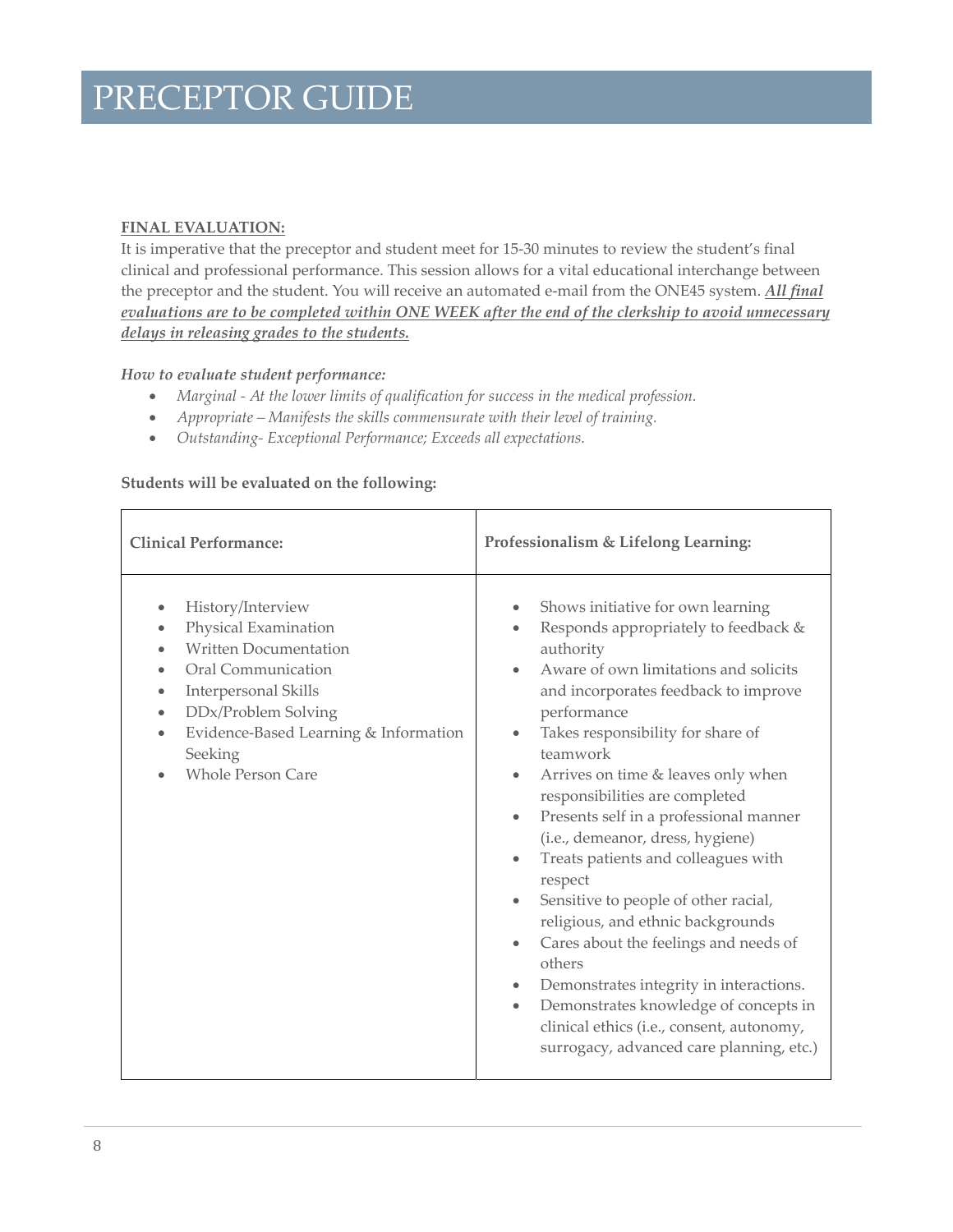### REQUIRED PATIENT ENCOUNTERS:

**Patient Care**  *Chronic conditions or disease diagnosis or follow-up check:*  Hypertension Hyperlipidemia Low back pain

**Diabetes Osteoarthritis** 

#### *Acute conditions/disease-diagnosis or follow-up:*

Headache Dyspepsia/GE reflux/GI complaints Abdominal or pelvic pain Otitis media *Musculoskeletal complaint \*\*2 exams required* (neck, shoulder, back, knee, ankle, other) URI, bronchitis, sinusitis

*Well patient visits:*  Adult wellness visit

**Students are required to OBSERVE the following procedures/skills:**  Pelvic/pap exam

Dermatology Procedure (ex: cryotherapy, skin biopsy, botox)

### **Counseling and/or Patient Education:**

Common acute or chronic condition Medication use and side effects Smoking cessation Weight loss

### **Students will also log which additional procedures or skills that they complete, participate in, or observe (these are not required):**

*Common procedures:*

Anoscopy / Casting / Splinting / Colposcopy / EMB / Freeze skin lesions / Injection of joints / Nasolarynoscopy / Sigmoidoscopy / Skin biopsy / Toenail removal / Treadmill / Trigger point injection / Vasectomy

*Continuity of care:* 

Students much contact at least one patient more than one time. (follow-up visit or follow-up phone call)

*Care of family::* 

Care for at least two members of one family OR work with family members on the care of a patient.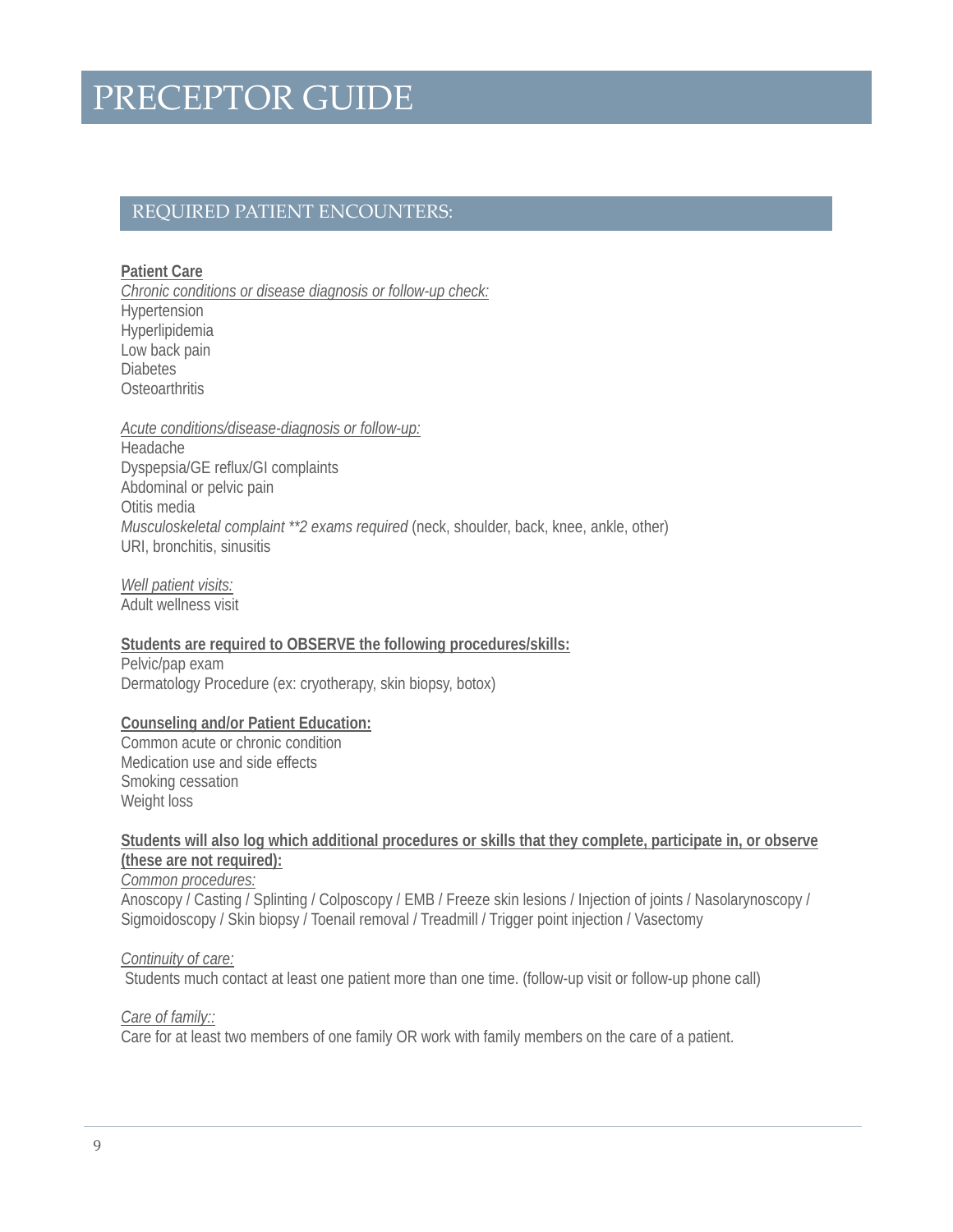### DIDACTIC TOPICS:

While on the Family Medicine Clerkship, students will attend lectures reviewing the following topics:

Introduction to Family Medicine Musculoskeletal Disorders Rheumatology Pain Management Discussing Code Status / Goals of Care Motivational Interviewing Cultural Competency **Geriatrics** Domestic Violence Diabetes Dermatology Small Group Discussion & Professionalism Ear Infections: Otitis Externa and Otitis Media Patient Centered Medical Home Whole‐person Care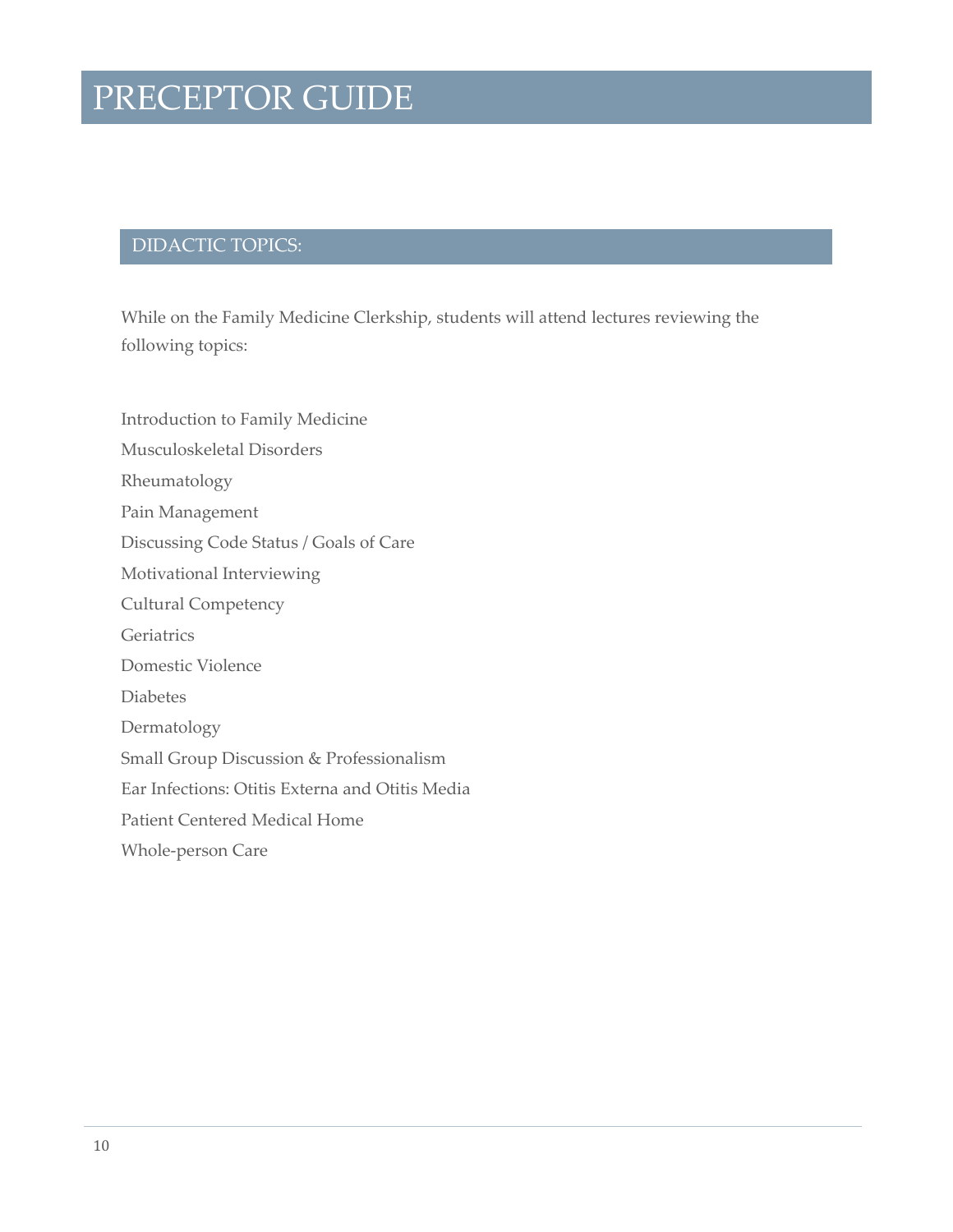### SUMMARY OF GRADES:

- 45% NBME Family Medicine Subject Exam
- 30% OSCE
- 15% Preceptor Evaluation
- 5% In‐house Test
- 5% Action Plan Worksheet

### HONORS CRITERIA:

Selection for "Honors" will be based on the student's overall weighted grade for the clerkship.

Requirements for Honors Grade:

- 1. All requirements for a Satisfactory grade must be met without remediation.
- 2. A weighted score of 88% and above will receive Honors.

A weighted score of 84% and above will be designated as High Pass.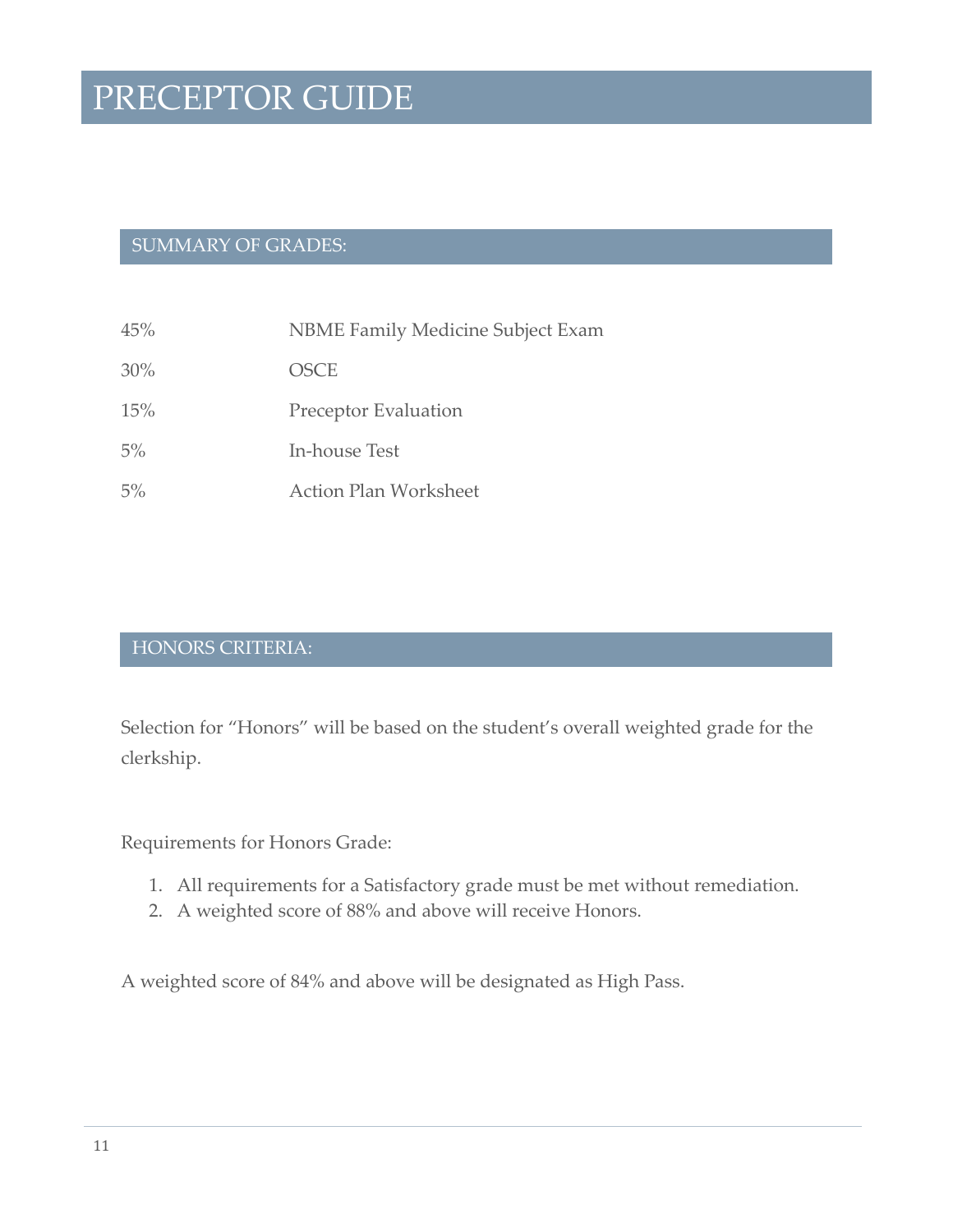### STUDENT WORK HOURS:

In general, students should not work more than interns and residents. Therefore, the residency work hour limitations will also apply to students as follows:

- 1. Students will not work more than 80 hours per week.
- 2. Students will have one day in seven off, when averaged over four weeks.
- 3. Students will be held to the limitation of 24 hours maximum work shift, with an additional 4 hours allowed for handoff of care and educational activities.
- 4. Students should have 8 hours free of duty between work shifts.
- 5. After a 24‐hour shift, students should have 14 hours free of duty.

Students should be allowed to attend church services on Saturday or Sunday, upon request.

Students are permitted to miss class activities in order to access health services for medical or counseling appointments. Students who need to schedule an appointment during a required activity other than an examination should inform the course director of their pending medical appointment and ask to be excused. Students are not required to disclose the reason for the appointment. If a student is not given permission to attend their appointment, they should contact the office of the Associate Dean for Student Affairs. The student may be required to make up missed educational assignments. Students should not schedule medical or counseling appointments that would cause them to miss an examination except in situations of illness or emergency. In such cases they must follow the procedure for obtaining an excuse to miss the exam from the Office of the Senior Associate Dean for Medical Student Education. This procedure is contained in the Examination Policy in the School of Medicine section of the LLU Student Handbook.

### **PLEASE NOTE:**

*Students who miss more than 20% of the clerkship (excused or unexcused) will be required to extend the clerkship to compensate for missed time. Students who sign in and leave from didactic sessions will receive a non‐cognitive performance evaluation for inappropriate professional behavior.*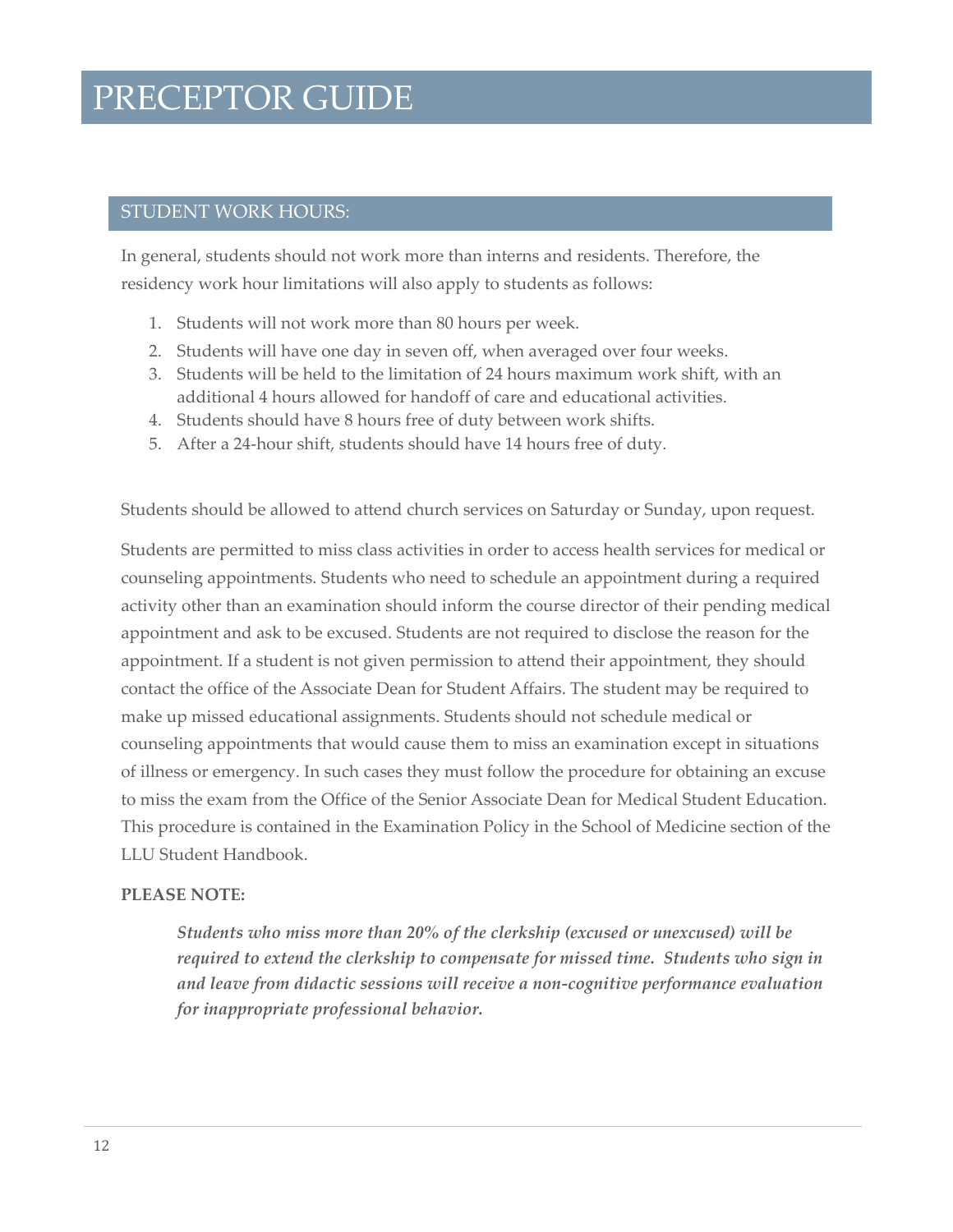### FACULTY DEVELOPMENT VIDEO:

All preceptors are asked to review a 15‐minute faculty development video that will provide information on how to evaluate students clinically. It will also discuss what we expect from our students and faculty during the 4‐week clerkship. The video is a way of communicating with you without putting any pressure on your schedule. Viewing this video is one of the requirements to maintain your LLU School of Medicine faculty appointment, as it counts as a faculty development session.

http://students.mymedhome.com/intro/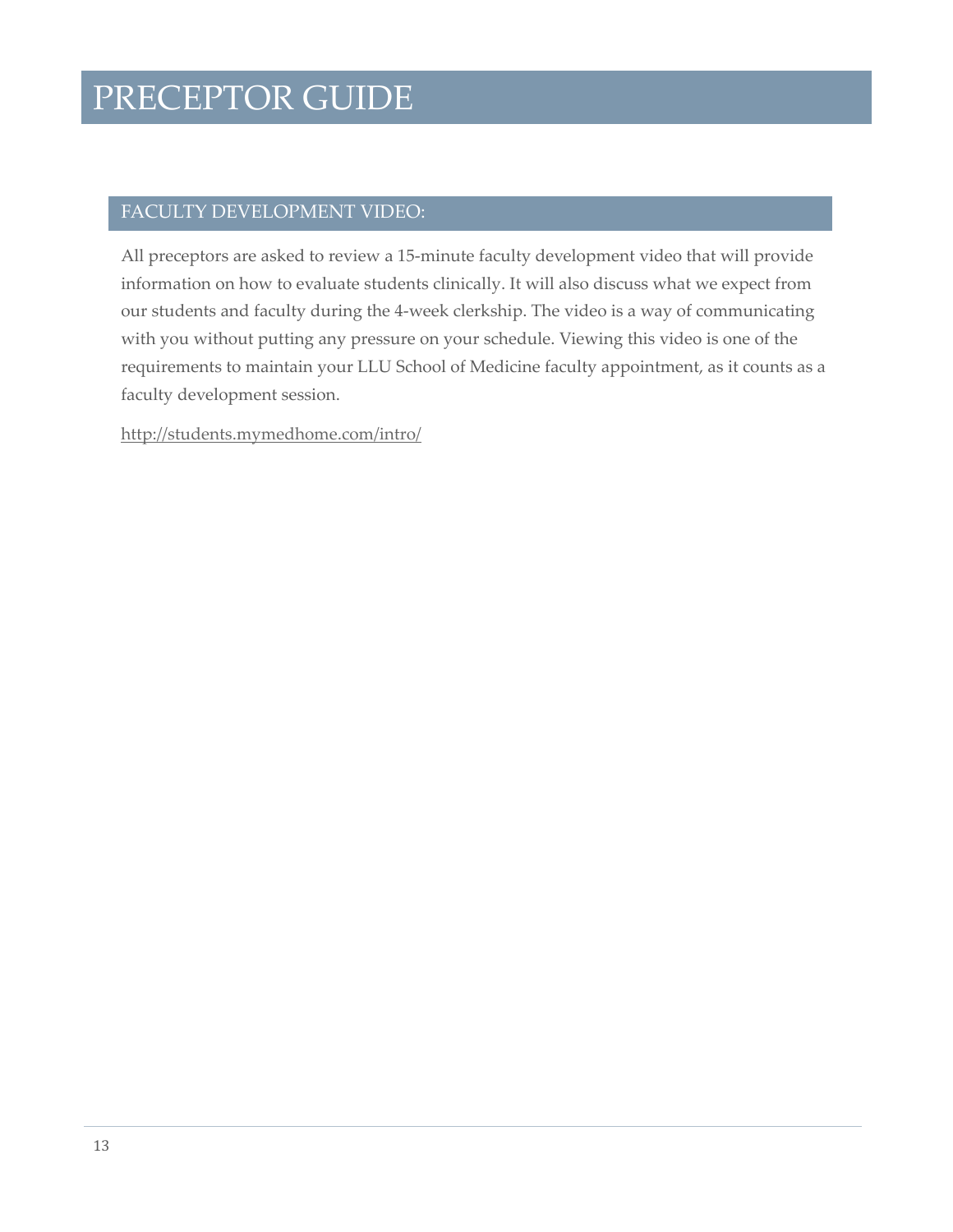

#### **OPERATING POLICY**

### **STUDENT MISTREATMENT POLICY**

Loma Linda University School of Medicine seeks to educate ethical and proficient Christian physicians and scholars through instruction, example, and the pursuit of truth. In order to do this, the School of Medicine and its faculty are committed to the following fundamental values: compassion, integrity, excellence, freedom, justice, purity/self-control, and humility. These values may occasionally be formally taught by faculty; but more often they are learned informally by students through observation of models of professional behavior toward students, colleagues, and patients.

The development and nurturing of these values is enhanced by and based upon the presence of mutual respect between teacher and learner. The diversity of students, faculty, residents, and staff-combined with the intensity of their interactions-may, however, lead to alleged, perceived, or real incidents of inappropriate behavior or mistreatment of students.

Examples of such mistreatment include verbal mistreatment<sup>1</sup>, physical mistreatment<sup>2</sup>, discrimination<sup>3</sup>, excessive or unreasonable time demands<sup>4</sup>, sexual harassment<sup>5</sup>, and the use of grading or other forms of assessment in a punitive manner. Such behavior by faculty or staff, or other behavior that is inimical to the development of mutual respect, is unacceptable.

In the history of medical education, it has not been uncommon for teachers, in an effort to motivate students to excellence, to publicly degrade or humiliate those whom they judge are inadequately prepared or behaving inappropriately. This practice is not acceptable at Loma Linda University. While teachers do have the responsibility to motivate and correct students, when correction of an individual is needed, this is usually best done in private, but always in a way that shows respect for him/her as a person.

An important part of the teaching of mutual respect among professionals is the perception of students as they observe faculty in their interactions with each other. Therefore, faculty should avoid inappropriate behavior or mistreatment of other professionals and staff. This includes the avoidance of derogatory remarks about or attitudes toward individual colleagues, services, or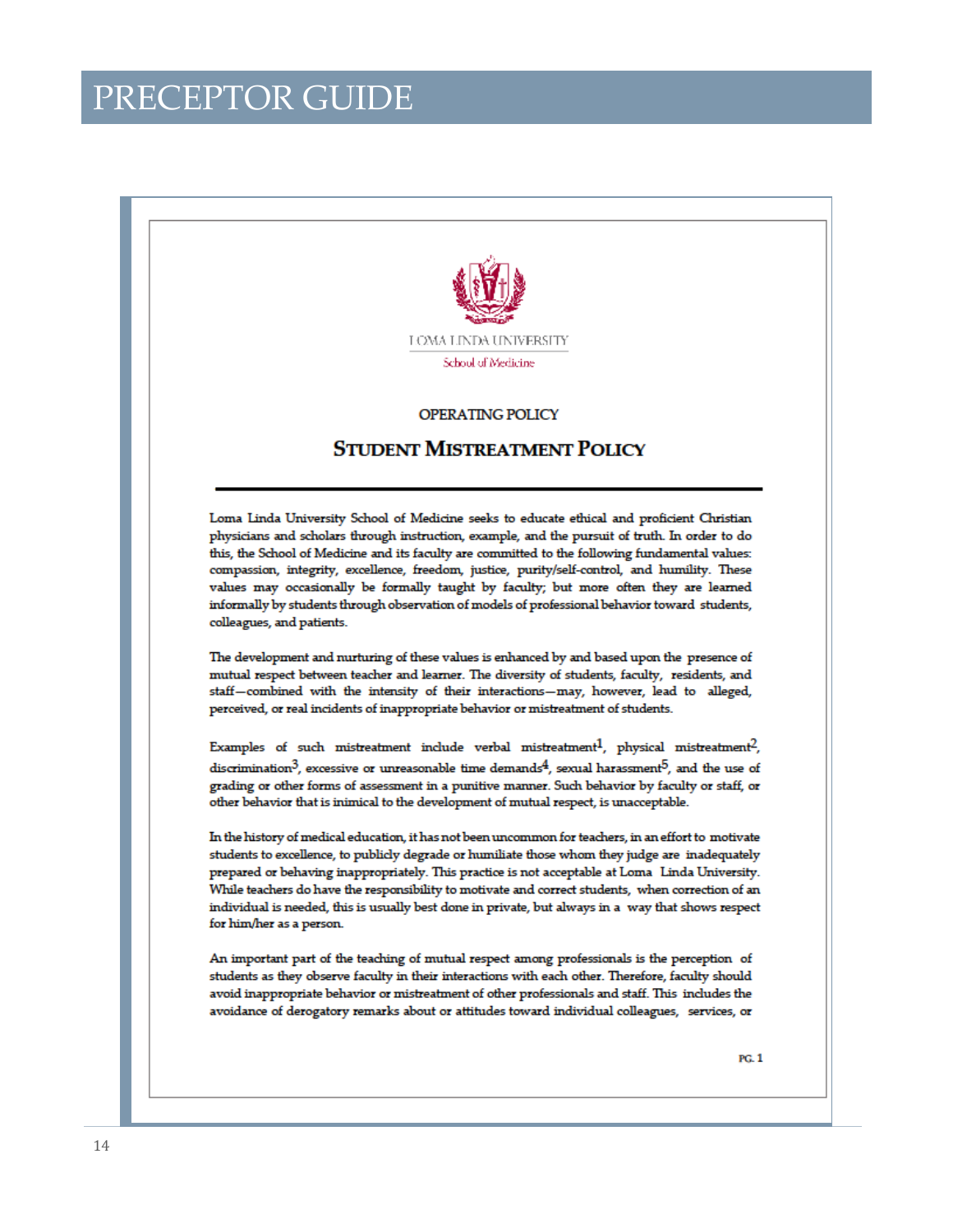

#### **OPERATING POLICY**

### **GUIDELINES FOR MEDICAL STUDENT SUPERVISION DURING PATIENT CARE EXPERIENCES**

The school of medicine curriculum committee has adopted the following guidelines for medical student supervision.

 $1.$ Course/clerkship directors and department designee are responsible for ensuring student and patient safety during patient care activities.

Course and clerkship directors and department designee must inform students of the  $\overline{2}$ expectations for their participation and supervision in patient care.

3. Course/clerkship directors and department designee are responsible for assigning students to designated faculty and resident supervisors for all patient care experiences and for ensuring that faculty, residents, and students are notified of these assignments.

4. Medical students on duty for patient care activities must be directly supervised by qualified faculty and/or resident physicians at all times. Direct supervision implies a physician is either physically present with a student or is on duty and rapidly available to provide personal supervision.

Students on duty must have rapid and reliable systems for communicating with their 5. supervising faculty and resident physicians.

The degree of direct supervision shall vary according to the clinical task and status of each 6. patient, and be commensurate with each student's level of training, education and clinical experience.

7. Supervision should foster progressive responsibility and provide opportunities for students to demonstrate increasing independence when appropriate.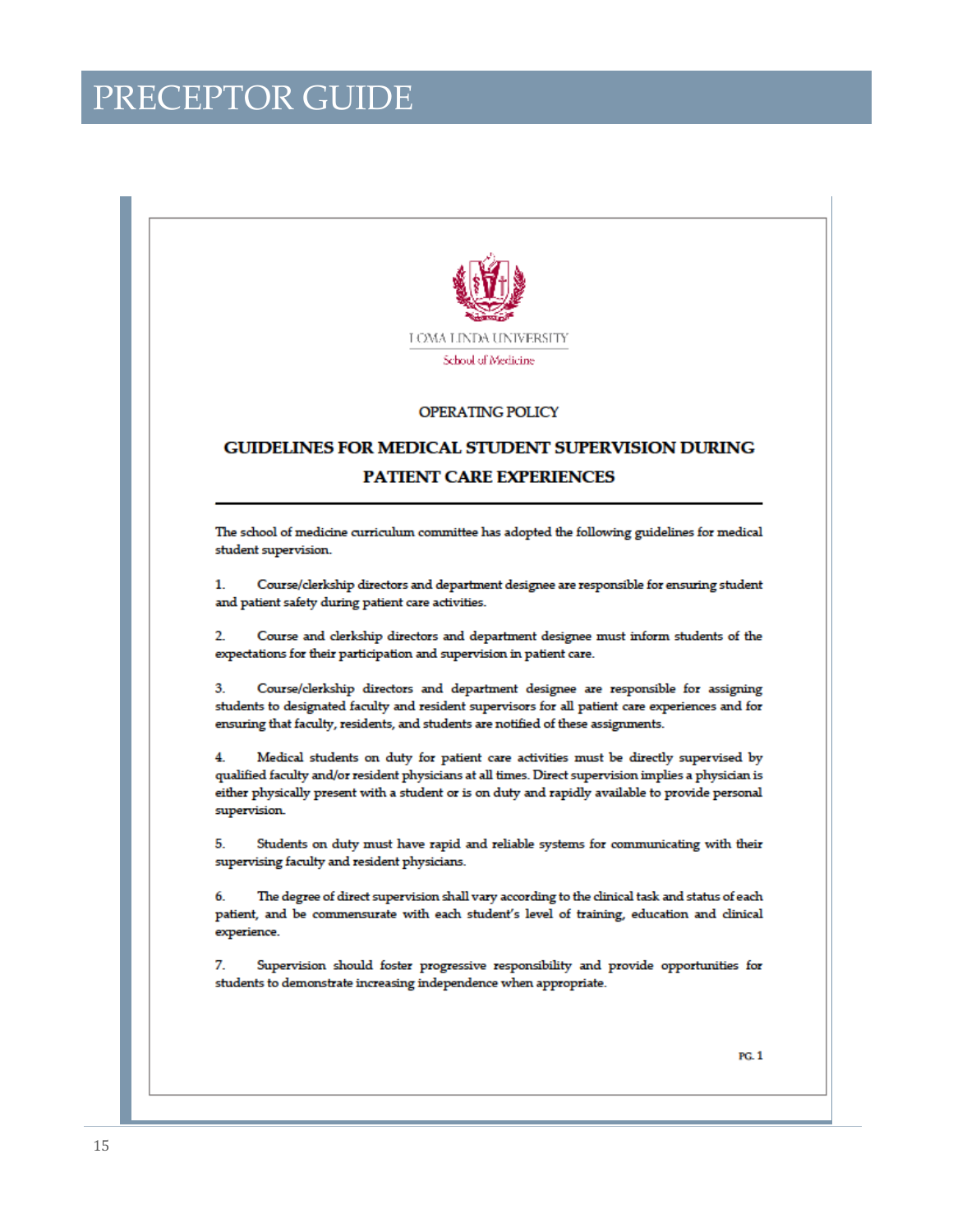

#### **OPERATING POLICY**

### **GUIDELINES FOR MEDICAL STUDENT SUPERVISION DURING PATIENT CARE EXPERIENCES**

The school of medicine curriculum committee has adopted the following guidelines for medical student supervision.

 $1.$ Course/clerkship directors and department designee are responsible for ensuring student and patient safety during patient care activities.

Course and clerkship directors and department designee must inform students of the  $\overline{2}$ expectations for their participation and supervision in patient care.

3. Course/clerkship directors and department designee are responsible for assigning students to designated faculty and resident supervisors for all patient care experiences and for ensuring that faculty, residents, and students are notified of these assignments.

4. Medical students on duty for patient care activities must be directly supervised by qualified faculty and/or resident physicians at all times. Direct supervision implies a physician is either physically present with a student or is on duty and rapidly available to provide personal supervision.

Students on duty must have rapid and reliable systems for communicating with their 5. supervising faculty and resident physicians.

The degree of direct supervision shall vary according to the clinical task and status of each 6. patient, and be commensurate with each student's level of training, education and clinical experience.

7. Supervision should foster progressive responsibility and provide opportunities for students to demonstrate increasing independence when appropriate.